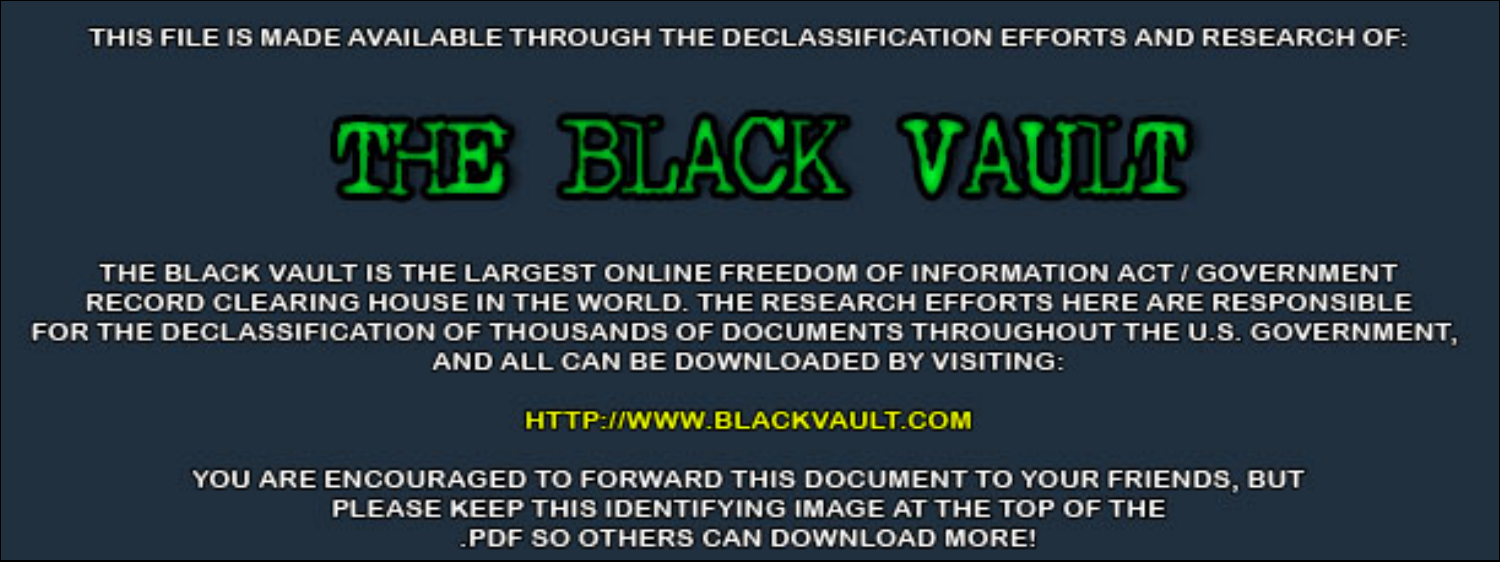

# **SMALL WARS JOURNAL**

**smallwarsjournal.com**

# **A Nation at the Periphery: Libyan Regionalism Revisited**

*by* Lucas Winter

 *Article Synopsis: This article places the current Libyan conflict in historical perspective by focusing on the dynamics between the country's two main regions (Tripolitania and Cyrenaica) during key moments of the 20th century. Particular attention is given to the different way each of the two regions approached the early period of Italian colonialism, from 1911 to 1923. The paper shows that historical relations between the two regions are characterized by both independence and interdependence and that this pattern is reemerging as the country transitions to a new era.* 

When protests first broke out in Libya in mid-February it seemed longtime leader Muammar Qaddafi might follow in the footsteps of his Tunisian and Egyptian counterparts and be forced to "resign"<sup>1</sup> by the power of peaceful popular opposition. Yet there were reasons to think otherwise. "Libya is not Tunisia or Egypt," Qaddafi"s son Saif al-Islam quipped in the early days of the protests, explaining that unlike its neighbors Libya was heavily armed and tribal.<sup>2</sup> Chaos would ensue, he warned, unless the protests stopped immediately. Within a couple days, rebels in Benghazi had overrun Qaddafi"s main military base in the city and the protests quickly spiraled into armed conflict.

The Libyan uprising was focused on getting rid of Qaddafi by force rather than numbers. Unlike Tunisia and Egypt, where overthrowing the ruler was the first step toward achieving a more representative political system, in Libya the focus has remained primarily in forcing out the "brother leader." Assuming this can be achieved, the country faces a future even more uncertain than its neighbors. As Lisa Anderson notes, "The challenge for Libya is both simpler and more vexing than those facing Tunisia and Egypt: Libya confronts the complexity not of democratization but of state formation."

Qaddafi has remained in power for over 40 years by keeping tight control of the country"s purse strings and ruthlessly going after anyone who questioned this policy. Libya"s somewhat bizarre institutions were, with irregular frequency, revamped and transformed to suit his whims. That the protesters are rallying around Libya"s pre-1969 flag is a testament to Qaddafi"s deep imprint on all national symbols and institutions. That the flag represents the former Kingdom of Libya is indicative of aspirations less focused on democracy or a new future than on erasing the Qaddafi era from history.

<sup>&</sup>lt;sup>1</sup> He has no "official position" to resign from.

<sup>&</sup>lt;sup>2</sup> "Libya protests: Gaddafi"s son warns of civil war," *BBC*, 21 February 2011, <**http://www.bbc.co.uk/news/world-middle-east-** $12520586$  > (16 June 2011).

<sup>3</sup> Lisa Anderson, "Demystifying the Arab Spring," *Foreign Affairs* 90, no. 3 (May/June 2011): 6-7.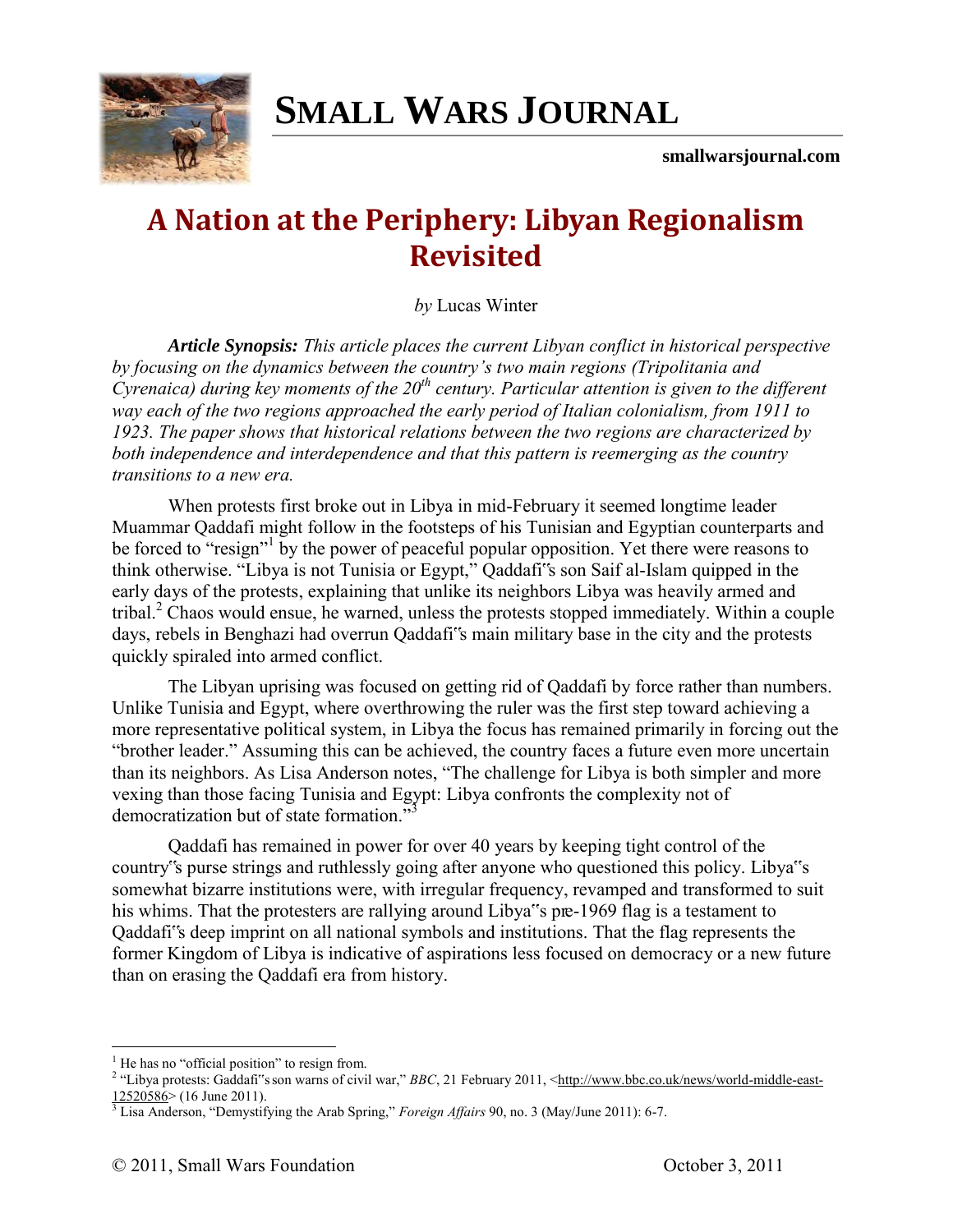| <b>Report Documentation Page</b>                                                                                                                                                                                                                                                                                                                                                                                                                                                                                                                                                                                                                                                                                                                                                                                                                                   |                             |                              |                                | Form Approved<br>OMB No. 0704-0188                  |                                           |
|--------------------------------------------------------------------------------------------------------------------------------------------------------------------------------------------------------------------------------------------------------------------------------------------------------------------------------------------------------------------------------------------------------------------------------------------------------------------------------------------------------------------------------------------------------------------------------------------------------------------------------------------------------------------------------------------------------------------------------------------------------------------------------------------------------------------------------------------------------------------|-----------------------------|------------------------------|--------------------------------|-----------------------------------------------------|-------------------------------------------|
| Public reporting burden for the collection of information is estimated to average 1 hour per response, including the time for reviewing instructions, searching existing data sources, gathering and<br>maintaining the data needed, and completing and reviewing the collection of information. Send comments regarding this burden estimate or any other aspect of this collection of information,<br>including suggestions for reducing this burden, to Washington Headquarters Services, Directorate for Information Operations and Reports, 1215 Jefferson Davis Highway, Suite 1204, Arlington<br>VA 22202-4302. Respondents should be aware that notwithstanding any other provision of law, no person shall be subject to a penalty for failing to comply with a collection of information if it<br>does not display a currently valid OMB control number. |                             |                              |                                |                                                     |                                           |
| 1. REPORT DATE<br>03 OCT 2011                                                                                                                                                                                                                                                                                                                                                                                                                                                                                                                                                                                                                                                                                                                                                                                                                                      | 2. REPORT TYPE              |                              |                                | <b>3. DATES COVERED</b><br>00-00-2011 to 00-00-2011 |                                           |
| <b>4. TITLE AND SUBTITLE</b>                                                                                                                                                                                                                                                                                                                                                                                                                                                                                                                                                                                                                                                                                                                                                                                                                                       |                             |                              |                                | <b>5a. CONTRACT NUMBER</b>                          |                                           |
| A Nation at the Periphery: Libyan Regionalism Revisited                                                                                                                                                                                                                                                                                                                                                                                                                                                                                                                                                                                                                                                                                                                                                                                                            |                             |                              |                                | <b>5b. GRANT NUMBER</b>                             |                                           |
|                                                                                                                                                                                                                                                                                                                                                                                                                                                                                                                                                                                                                                                                                                                                                                                                                                                                    |                             |                              |                                | 5c. PROGRAM ELEMENT NUMBER                          |                                           |
| 6. AUTHOR(S)                                                                                                                                                                                                                                                                                                                                                                                                                                                                                                                                                                                                                                                                                                                                                                                                                                                       |                             |                              |                                | <b>5d. PROJECT NUMBER</b>                           |                                           |
|                                                                                                                                                                                                                                                                                                                                                                                                                                                                                                                                                                                                                                                                                                                                                                                                                                                                    |                             |                              |                                | <b>5e. TASK NUMBER</b>                              |                                           |
|                                                                                                                                                                                                                                                                                                                                                                                                                                                                                                                                                                                                                                                                                                                                                                                                                                                                    |                             |                              |                                | 5f. WORK UNIT NUMBER                                |                                           |
| 7. PERFORMING ORGANIZATION NAME(S) AND ADDRESS(ES)<br>Foreign Military Studies Office (FMSO), Fort Leavenworth, KS, 66027                                                                                                                                                                                                                                                                                                                                                                                                                                                                                                                                                                                                                                                                                                                                          |                             |                              |                                | 8. PERFORMING ORGANIZATION<br><b>REPORT NUMBER</b>  |                                           |
| 9. SPONSORING/MONITORING AGENCY NAME(S) AND ADDRESS(ES)                                                                                                                                                                                                                                                                                                                                                                                                                                                                                                                                                                                                                                                                                                                                                                                                            |                             |                              |                                | 10. SPONSOR/MONITOR'S ACRONYM(S)                    |                                           |
|                                                                                                                                                                                                                                                                                                                                                                                                                                                                                                                                                                                                                                                                                                                                                                                                                                                                    |                             |                              |                                | 11. SPONSOR/MONITOR'S REPORT<br>NUMBER(S)           |                                           |
| 12. DISTRIBUTION/AVAILABILITY STATEMENT<br>Approved for public release; distribution unlimited                                                                                                                                                                                                                                                                                                                                                                                                                                                                                                                                                                                                                                                                                                                                                                     |                             |                              |                                |                                                     |                                           |
| <b>13. SUPPLEMENTARY NOTES</b>                                                                                                                                                                                                                                                                                                                                                                                                                                                                                                                                                                                                                                                                                                                                                                                                                                     |                             |                              |                                |                                                     |                                           |
| 14. ABSTRACT                                                                                                                                                                                                                                                                                                                                                                                                                                                                                                                                                                                                                                                                                                                                                                                                                                                       |                             |                              |                                |                                                     |                                           |
| <b>15. SUBJECT TERMS</b>                                                                                                                                                                                                                                                                                                                                                                                                                                                                                                                                                                                                                                                                                                                                                                                                                                           |                             |                              |                                |                                                     |                                           |
| 16. SECURITY CLASSIFICATION OF:<br><b>17. LIMITATION OF</b><br><b>ABSTRACT</b>                                                                                                                                                                                                                                                                                                                                                                                                                                                                                                                                                                                                                                                                                                                                                                                     |                             |                              |                                | 18. NUMBER<br>OF PAGES                              | 19a. NAME OF<br><b>RESPONSIBLE PERSON</b> |
| a. REPORT<br>unclassified                                                                                                                                                                                                                                                                                                                                                                                                                                                                                                                                                                                                                                                                                                                                                                                                                                          | b. ABSTRACT<br>unclassified | c. THIS PAGE<br>unclassified | Same as<br><b>Report (SAR)</b> | 10                                                  |                                           |

**Standard Form 298 (Rev. 8-98)**<br>Prescribed by ANSI Std Z39-18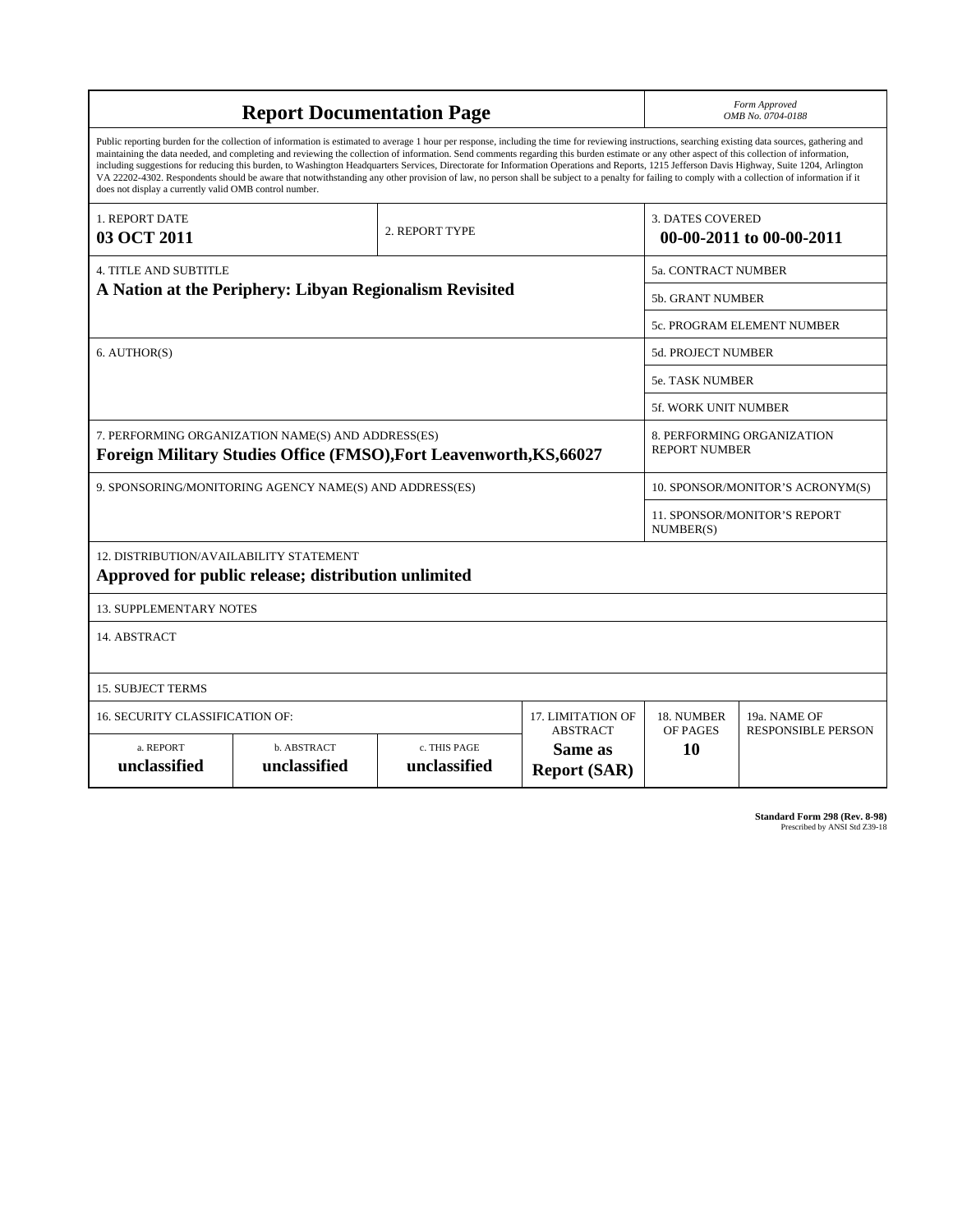Putting Libya (back) together will be a major task, especially given the degree to which Qaddafi"s policies have undermined national institutions. The military – crucial to the success of the Tunisian and Egyptian overthrows – is in Libya more akin to "a military club" than an actual fighting force,"<sup>4</sup> an obvious way for Qaddafi to prevent the type of coup that had brought him to power. That being said, much of what makes Libya a "weak" state has deeper roots that run as a constant through much of the country"s history. Foremost among them is its regionalism.

Because of this, an overview of Libya"s pre-Qaddafi history is crucial to understanding the country"s current dynamics. The period of transition into Italian colonial rule, between 1911 and 1923, is particularly instructive for two main reasons. The first is that it took place on the margins of the dissolution of the Ottoman Empire, a major historical turning point that could potentially be matched in importance by the current "Arab Spring." The second is that the early colonial period has much to tell us about the relationship between Libya"s two main regions, Tripolitania and Cyrenaica. Without at least a basic understanding of these dynamics it is difficult to make sense of the current conflict in Libya.

#### *Libyan regions*

 $\overline{a}$ 

Libya has a major geographical fault line represented by what was formerly known as "Sirtica," a 300-mile wide stretch of Saharan desert that spills into the Mediterranean at the eponymous Gulf of Sirte (Sidra). This vast desert separates Libya"s main coastal population centers. Historically, the country"s northwestern region was known as Tripolitania while its eastern region was called Cyrenaica. The bulk of Libya"s population is concentrated along the coasts of these two regions. To the south and southwest is Libya"s third distinct region, former Phasania (*Arabized* as Fezzan), a sparsely populated stretch of desert centered around a few oases settlements. [SEE FIGURES 1, 2 and 3]

John Davis captures it well when he calls Libya "geographically an agglomeration of the fringes of other areas."<sup>5</sup> Fezzan is, for one, culturally closer to the African Sahel than to Libya"s coastal settlements. Tripolitania represents the eastern edge of the Arabic "Maghreb" (West), sharing much in common with Tunisia and Algeria, while Cyrenaica may be considered the western boundary of Egypt"s sphere of influence. Prior to the region"s Arabization, these two areas (Tripolitania and Cyrenaica) represented the borders of Punic and Greek culture respectively.

Fezzan is isolated from the coastal areas by sheer distance. Its sparse settlements are centered on oases and its economy supported by agriculture, trade, and military garrisons. The region prospered from the slave trade in the  $18<sup>th</sup>$  century and has done so more recently as a military bulwark for Qaddafi"s regime. Fezzan has normally been at the periphery of crucial events in Libya and thus will receive less treatment here than the country"s two other constituent regions.

Tripolitania, meanwhile, is home to most of Libya"s population and two of the country"s most important cities (Tripoli and Misratah). Its population is concentrated on the coast and the adjacent plains, although a cluster of towns is also found some 80 kilometers (50 miles) south of

<sup>4</sup> *Popular Protests in North Africa and the Middle East (V): Making Sense of Libya, Crisis Group Middle East/North Africa Report No. 107, 6 June 2011, p. 5*  5 John Davis, *Libyan Politics: Tribe and Revolution: An Account of the Zuwaya and their Government* (Berkeley, CA: University

of California Press, 1988), 25.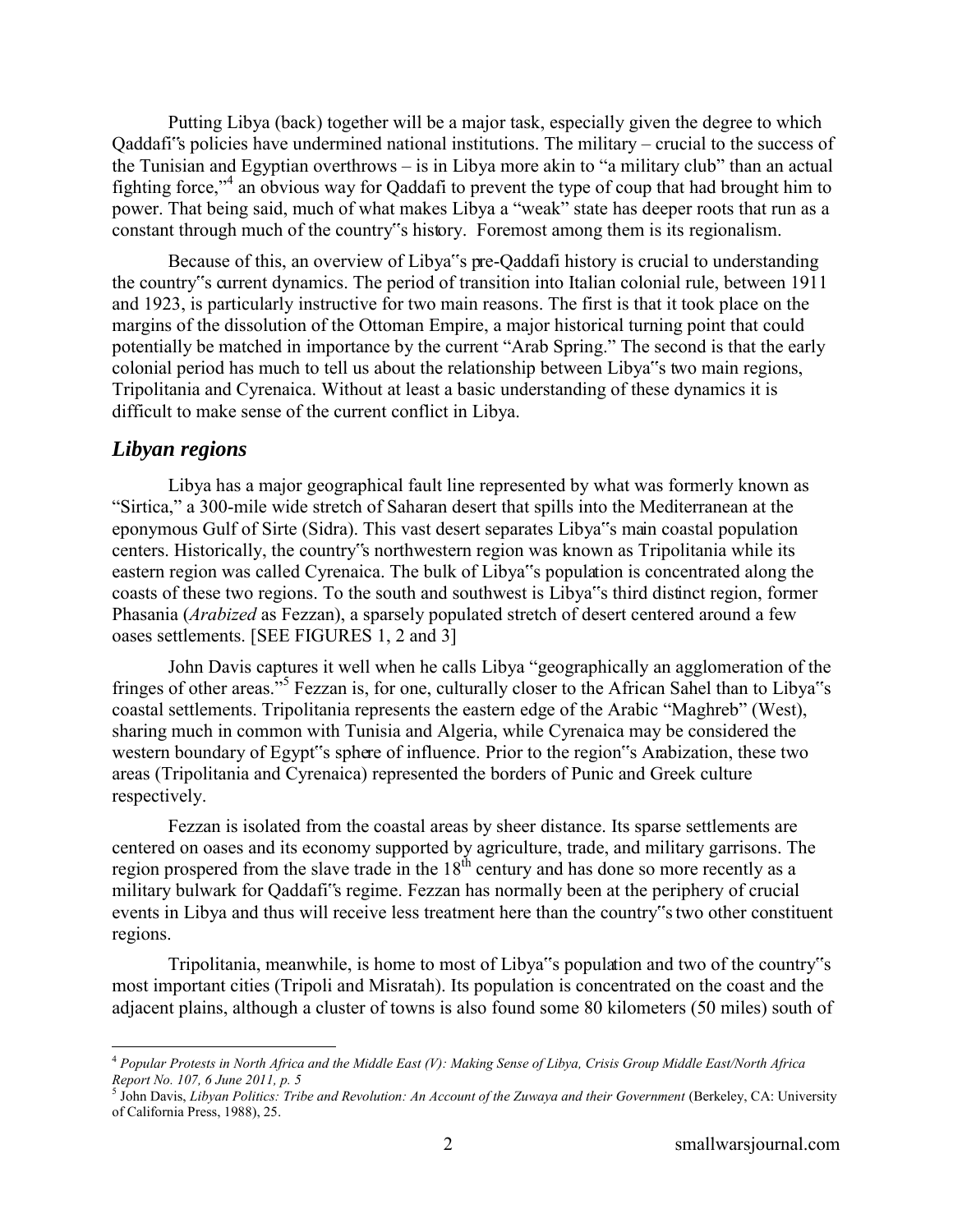the capital in the Nafusa Mountains (also known as Jabal al-Gharbi). Historically, the mountain settlements have retained varying degrees of independence from the coastal areas and are considered Libya"s main Berber (Amazigh) region.

Cyrenaica"s population is also largely coastal, mostly concentrated in Benghazi, Libya"s third major city. Libya"s greatest concentration of oil resources is found in the Sirte Basin, largely in Cyrenaica [See FIGURE 4]. Overlooking Cyrenaica"s coast is the Jabal al-Akhdar, a mountain range with the country"s greatest share of rainfall and ecological diversity, which in the past was a target for Saif al-Islam Qaddafi"s eco-development projects. It is the country"s best terrain for guerrilla fighting, most famously put to use as such by Umar al-Mukhtar against the Italians in the late 1920s and early 1930s.

The Libyan uprising has played out differently in each region. Fezzan remains quiet and out of the spotlight. Cyrenaica largely fell out of Qaddafi"s hands early on and was quick to set up a transitional government that has received increasing levels of international recognition. Tripolitania has been more divided. Residents took over several cities after they were abandoned by security forces early in the protests. Some were retaken by Qaddafi forces after heavy fighting (e.g. Zawiyya), while others have been held by rebels despite continuous regime offensives (e.g. Misratah).

#### *1911-1923*

 $\overline{a}$ 

The current dynamics in Tripolitania and Cyrenaica, the first with divided loyalties and the second united in opposition, resemble those of a century earlier, at the twilight of Ottoman influence in the country. Much of North Africa – Libya included – had been under some form of Ottoman control since the  $16<sup>th</sup>$  century. Beginning in 1711, the Tripoli-based Karamanli dynasty established a semi-independent Ottoman province that eventually comprised much of contemporary Libya. By 1835, civil war threatened to bring down the dynasty and the Ottomans once again reasserted direct control over the province.

At the turn of the  $20<sup>th</sup>$  century, Ottoman rule in North African was limited to Libya, following French seizure of Algeria in 1830 and Tunisia in 1883. Around the same time, the new republic of Italy – largely excluded from the race to colonize Africa –received French *carte blanche* for operating in Libya. "Italy"s Fourth Shore," as they called the country, began seeing an influx of Italian commercial interests though no attempt at direct control. This changed in 1911, when Italy declared war on the Ottoman Empire to "recover" the territory. Within a year, the Ottomans – preoccupied with the Empire"s pending disintegration – *de facto* recognized Italy"s unilateral annexation of the territories by granting it autonomy.

Libyan reactions to the Italian occupation were initially mixed. Particularly in Tripolitania, a number of urban merchant families or groups excluded from the Ottoman power structure welcomed the Italian presence.<sup>6</sup> Although many opposed it for various reasons, opposition was never unified enough to mount a serious challenge. Along the coast, the flat and open terrain limited the potential for mounting an insurgency. The response in Cyrenaica was more uniform in its rejection, in part because the region was largely unified under the loose rule

<sup>&</sup>lt;sup>6</sup> Ali Abdullatif Ahmida, *The Making of Modern Libya: State Formation, Colonization and Resistance* (Albany, NY: SUNY Press, 2009), 126.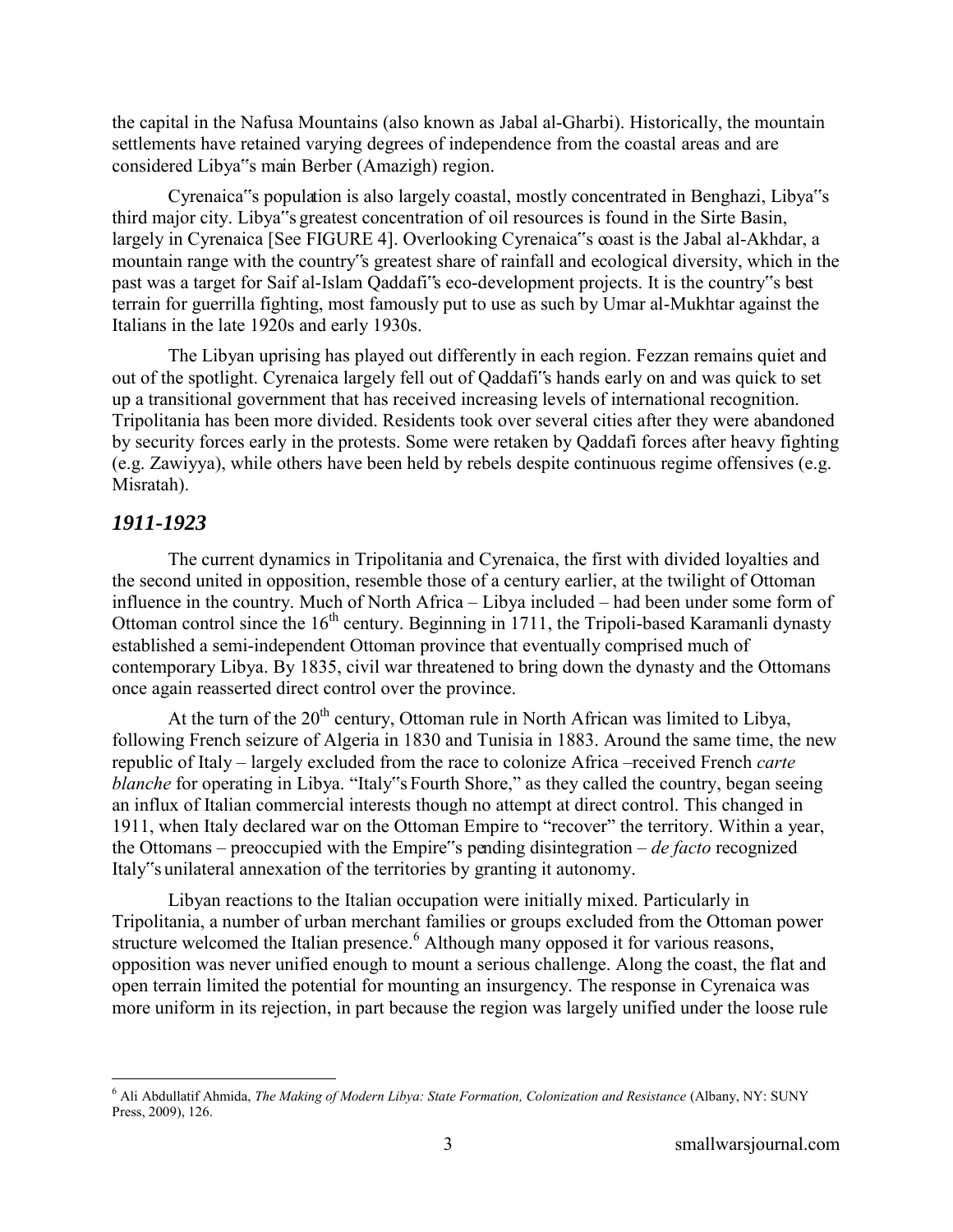of the Sanussi religious order.<sup>7</sup> Sanussi presence ran deep in the region sural areas and was also significant in coastal urban centers, representing a quasi-government led by the Sanussi leader.

It did not take long for Italian policies to create enemies of most Libyans. Their exclusionary administration put decision-making into the hands of Italian bureaucrats with little interest in or knowledge of local culture. For its part, the Sublime Porte<sup>8</sup> continued to maintain influence in the country through alliances with various notables, making Italian control difficult and especially so after Italy entered World War I. Some local leaders had from the outset opposed Italian presence, such as Sulayman al-Baruni, a former Ottoman parliamentarian from the Nafusa Mountains. Others were like Ramadan al-Suwayhli, who initially supported the Italians but later switched sides and made his stronghold of Misratah an important resistance base.

By 1914, Italy was entrenched along the coast and began moving south. Italian troops met stiff resistance in the Nafusa Mountains but were able to overpower the rebels and continue their southward march toward Fezzan"s garrisons and oases towns.<sup>9</sup> Stretched thin and barely able to form an adequate supply chain, the Italians were chased out of Sabha in November 1914. All other Fezzan garrisons fell soon thereafter. The Nafusa villages would soon follow and Italian rule once again contracted to the coastal cities.

Italy officially entered World War I in May 1915. One month prior, after retreating from Fezzan, the Italians had tried to quell a growing resistance in Libya"s center, near Sirte. Col. Antonio Miani recruited an army led by Tripolitanian allies, many of whom planned to defect to the winning side.<sup>10</sup> In the April 1915 Battle of Qasr bu Hadi (Battle of Ghardabiya) the Italians were routed in part after their erstwhile ally from Misratah, Ramadan al-Suwayhli, turned against them. After this defeat, Tripolitania rose up against the Italians. Italy abandoned most of its remaining military outposts and its control was limited to Tripoli and al-Khums in Tripolitania, and Benghazi, Darnah and Tobruk in Cyrenaica.<sup>11</sup>

With the outbreak of World War I, Italian resources were diverted from Libya. Covert Ottoman support for the growing Libyan resistance movement increased in turn. Initially focusing on Cyrenaica, the Ottomans persuaded Sanussi fighters to attack British positions in Egypt. Routed by the British and their Egyptian allies, the Sanussis opted to forge what would become a strategic relationship with Britain.<sup>12</sup> This new alliance helped Sanussi leadership negotiate with Italy on favorable terms, obtaining in the 1917, Akrama Treaty *de facto* autonomy over Libya"s east in exchange for a promise to disarm its tribes. Not surprisingly, this pledge was never fulfilled.<sup>13</sup> 

The October 1918 armistice ended Ottoman presence in Libya, creating a temporary power vacuum in Tripolitania, where the Ottomans had been more successful in regaining influence during the war. Local leaders quickly stepped in to fill this vacuum, holding a regional conference that elected four Tripolitanian notables to lead the new "Tripolitanian Republic."

<sup>7</sup> Ronald Bruce St John, *Libya from Colony to Independence* (Oxford: Oneworld Publications, 2008), 62.

<sup>&</sup>lt;sup>8</sup> This term is used to refer to the Ottoman Empire. The name comes from a main gate at Topkapi Palace in Istanbul.

<sup>&</sup>lt;sup>9</sup> Their move south was also meant to prevent French encroachment given that the borders here were somewhat uncertain. See Angelo del Boca, *Mohamed Fekini and the Fight to Free Libya,* trans. Anthony Shugaar (New York, NY: Palgrave Macmillan, 2011), 45.

<sup>10</sup> Ahmida, *The Making of Modern Libya,* 120-121.

<sup>11</sup> St John, *Libya from Colony to Independence,* 63.

<sup>12</sup> Ahmida, *The Making of Modern Libya,* 122.

<sup>13</sup> Ahmida, *The Making of Modern Libya,* 123.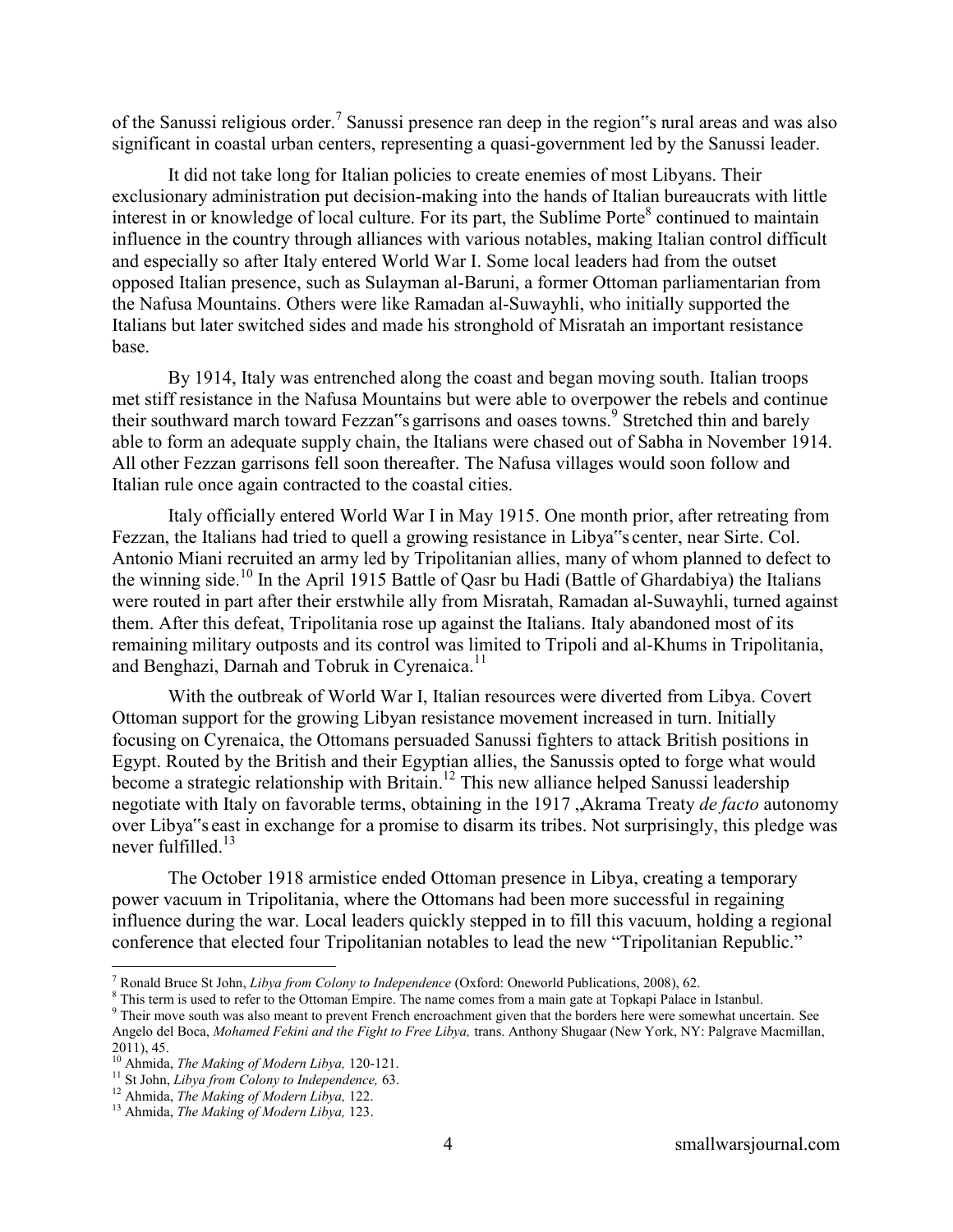Selection of conference members and the elected leaders was all carefully undertaken to best ensure that the region"s many interests were properly balanced.<sup>14</sup>

In April 1919, with the , Akrama Treaty already in place, the fledgling republic negotiated an agreement with the Italians that established the *Legge Fondamentale* (*Qanun al-Asasi*), more liberal and inclusive than most other colonial arrangements of the time. Eventually expanded to comprise relations between all of Libya and Italy (that is, to also include Cyrenaica), it provided a unique Libyan-Italian citizenship to the colony"s citizens, created democratically elected local parliaments and generally expanded local representation in government. Yet while the Italians saw the treaty as granting rights to an Italian possession, the Tripolitanians saw it as the result of bilateral negotiations between sovereign states.<sup>15</sup> The following year, the Tripolitanian Republic began to unravel. In August 1920 Ramadan al-Suwayhli was killed and the following months saw civil war break out in the Nafusa Mountains.

The Republic"s remaining leaders tried to salvage what little remained of it by calling for a unified Libya ruled by a Muslim. In 1922, the Tripolitanian representatives asked that the Sanussi leader Idris assume this role. Although fearful that he would lose his special status with the Italians, conflict with them by this point seemed unavoidable. <sup>16</sup> Idris agreed and promptly fled to exile in Egypt. It was at this point, a time when Libyans themselves had been closer than ever to agreeing on a unified state, that the Italians began their bloody *riconquista,* a violent campaign to forcibly pacify Libya that proved especially brutal in rebellious Cyrenaica, where resistance lasted until 1932.

Fast forwarding past the remaining interwar years and World War II itself, it is worth pausing momentarily amidst negotiations over what to do with the former Italian colony. Cyrenaica had before the war bet on an Allied victory and in 1942 received a British pledge that it would prevent Italy from once again ruling over the region. As in the early colonial era, Tripolitania had been more divided on which side to support.<sup>17</sup> As the war drew to an end, with France occupying much of the Fezzan, a compromise plan balancing regional autonomy and the desire for national independence was concocted. Called the Bevin-Sforza Plan, it proposed independence after a ten-year trusteeship for each of Libya"s three regions, administered as follows: Tripolitania by Italy, Cyrenaica by Britain, Fezzan by France. Not surprisingly, the plan proved to be enormously unpopular in Libya, where most favored independence and unification.

With Cold War politics infusing the negotiations, the great powers reached a deadlock and the issue was eventually submitted to the United Nations General Assembly. In the summer of 1949, King Idris proclaimed an independent Cyrenaica. A few months later, the General Assembly by one vote rejected a resolution modeled after the Bevin-Sforza Plan and Libya was granted its independence as a single country.<sup>18</sup> The newly independent United Kingdom of Libya was to be set up as a constitutional monarchy led by Idris al-Sanussi, with its capital rotating yearly between Benghazi and Tripoli. Each of the three regions was given significant autonomy,

<sup>14</sup> They were Ramadan al-Suwayhli, from Misratah, Sulayman al-Baruni from the Nafusa Mountains, Ahmad al-Murayyid from the Tarhuna tribe, and ...Abd al-Nabi Bilkhayr representing the Warfallah and parts of Fezzan.

<sup>15</sup> Lisa Anderson, The State and Social Transformation in Tunisia and Libya, 1830-1980 (Princeton, NJ: Princeton University Press), 206. Ahmida, The Making of Modern Libya, 126.

<sup>16</sup> Anderson, The State and Social Transformation, 212.

<sup>17</sup> See Anderson, The State and Social Transformation, 252-256.

<sup>18</sup> It was by a single vote margin, with Haiti casting the deciding vote in a surprise move. Some of the most significant lobbying to achieve this improbable result was done by Libyan exiles.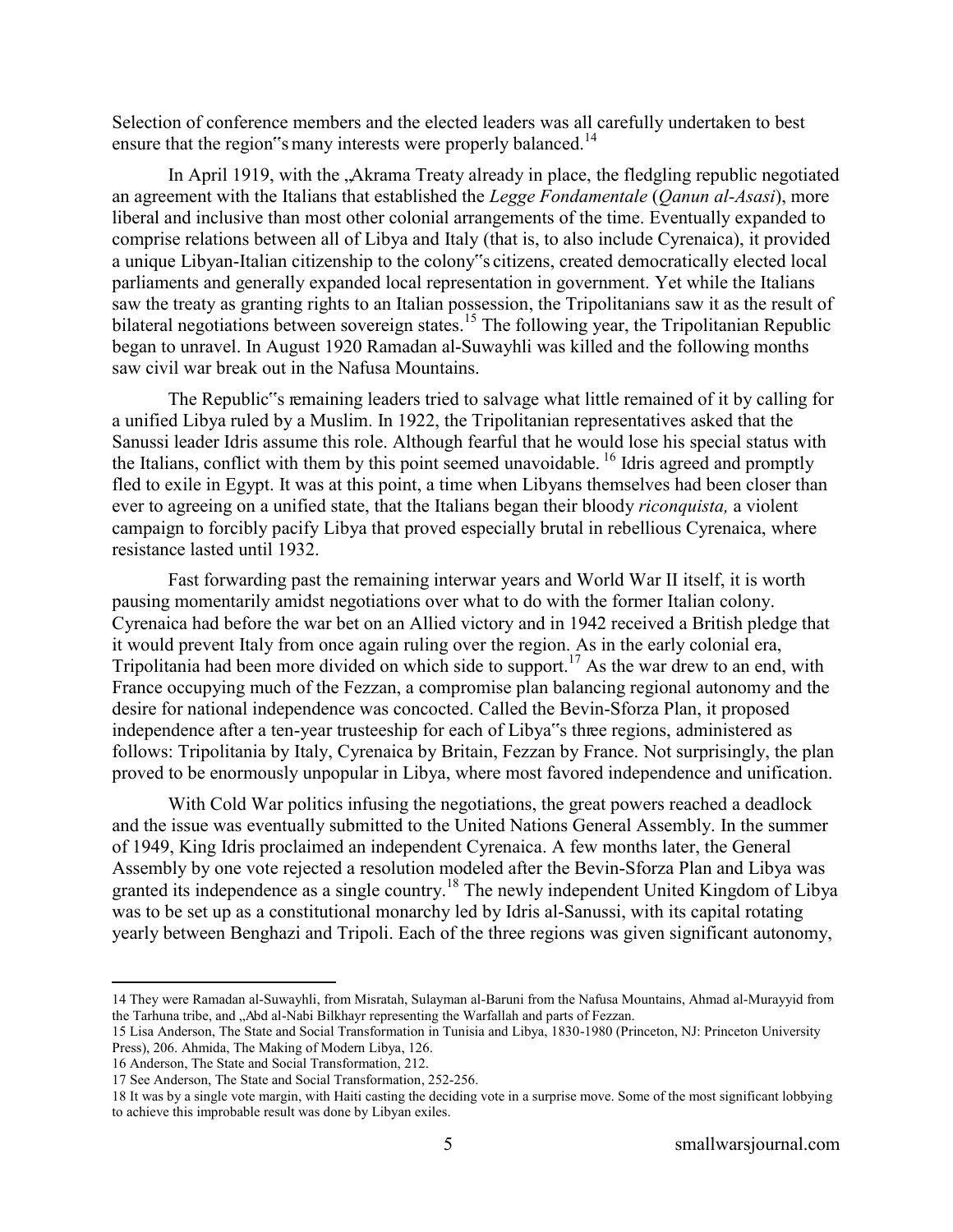more in line with Cyrenaican wishes than with those of Tripolitania, where the majority supported a more centralized state.<sup>19</sup>

While the logistical and bureaucratic tangle of the federal model may have prevented Libya from emerging as a modern state, the exigencies of modern statehood became too strong when oil wealth made it vital to have unified national administrative policies.<sup>20</sup> Thus, in 1963 power became centralized and the word "united" was dropped from the country"s name. The central government, though, remained sclerotic and corrupt, a tangle of personal alliances and patronage structures rather than an effective bureaucratic mechanism. The 1969 coup, carried out in the name of Arab nationalism by officers from less prominent tribes and a variety of rural areas, thus had a strong element of egalitarianism and representativeness and was called a revolution by its leaders. This revolution"s lifecycle appears to have ended.

## *Regionalism Revisited*

Setting aside the obvious differences between the colonial era and the present, certain analogies may be drawn. Regarding Cyrenaica, its unity in rebellion against the Italians provides a precedent to its uprising against Qaddafi in 2011. The region"s ability to maintain a semblance of unified rule without comprising the independence of its constituent parts goes some way toward explaining the Libyan Transitional Council"s ability to fill the vacuum after Qaddafi"s regional strongmen either switched sides, fled, or were killed. Another element in the region"s favor has been the continuity of its alliance with the British. Indeed, Britain has been one of the uprising"s most active supporters. Some of their key actions include British Foreign Secretary William Hague"s public declarations that Qaddafi had fled to Venezuela, which played an important role in encouraging the uprising, and the country"s active and direct involvement in the NATO military strikes.

Similarly, Tripolitania exhibits the complexity and localized divisions that characterized the region"s initial encounters with Italian colonialism. While public opinion is virtually impossible to ascertain, there is presumably still a significant amount of popular backing for the Qaddafi regime. Although the rebels have an important western foothold in Misratah, many areas of Tripolitania remain firmly under Qaddafi control and will not simply switch sides. In 1918 external events created a brief power vacuum that was temporarily filled by the Tripolitanian Republic. Were the end of the Qaddafi era to create similar circumstances, one can expect Tripolitanian leaders to quickly step in. The issue, of course, will be whether there is enough room for all of them.

Control of the Fezzan will have an impact on Tripolitania"s future. Lying on the long, porous border with Algeria and Niger, the region is an asset that may be difficult to wrest from Qaddafi or his allies and would be nearly impossible to control from afar. Italy"s inability to hold the Fezzan in 1914 largely made possible the Libyan victory at Qasr bu Hadi. A similar pattern of events may unfold if the Qaddafi regime"s hold on the Fezzan begins to falter.

With Cyrenaica firmly backed by Western powers and possessing most of the country"s oil reserves, it will once again have a strong bargaining position on Libya"s future political framework. This, along with the region"s historical fears of Tripolitanian hegemony, will make

 $\overline{a}$ <sup>19</sup> Dirk Vandewalle, *A History of Modern Libya,* (New York, NY: Cambridge University Press, 2006), 38. St John, *Libya from Colony to Independence,* 95.

<sup>20</sup> Vandewalle, *A History of Modern Libya*, 48.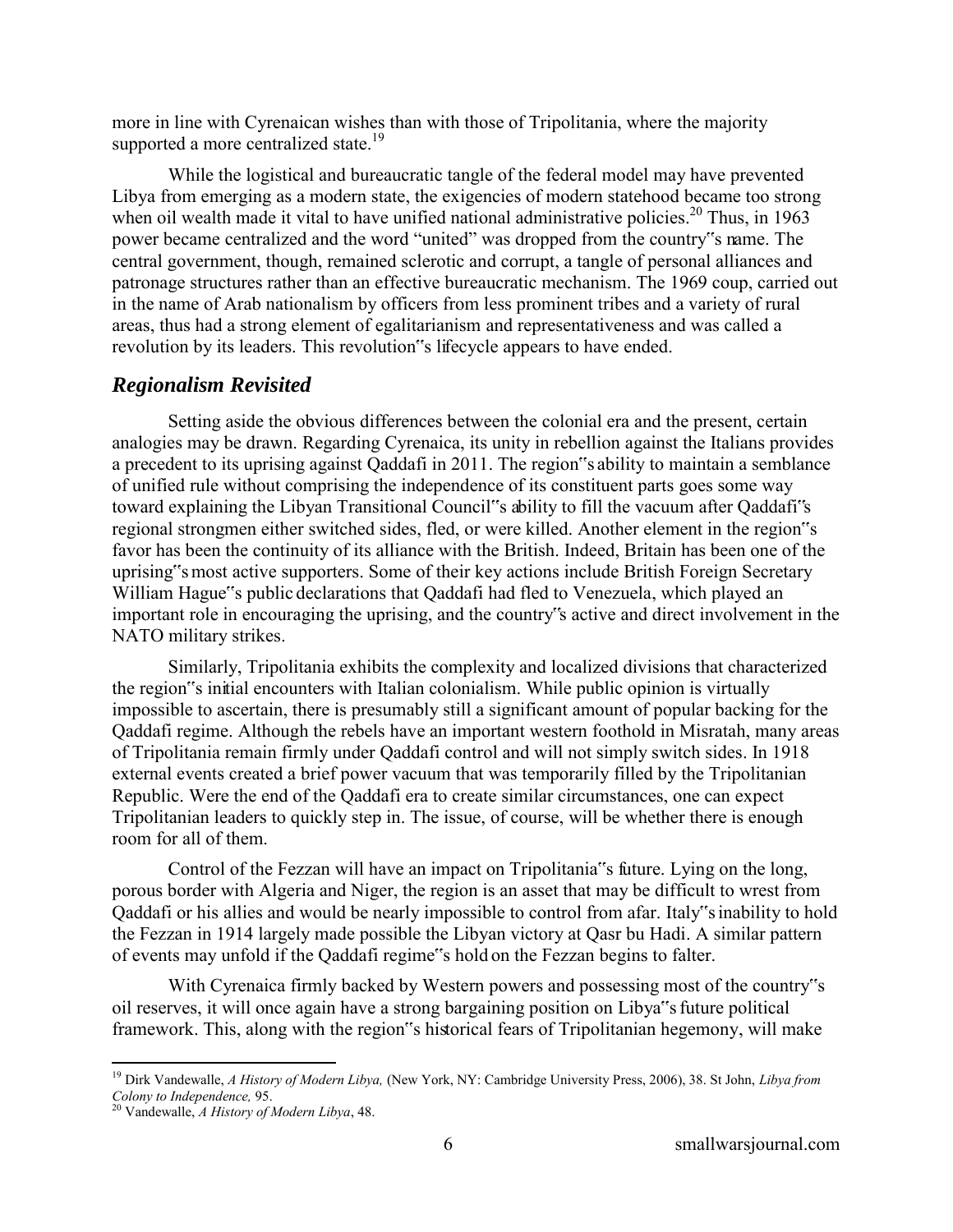the region favor a federal system that grants it some degree of provincial autonomy. In order to avoid past mistakes, they are likely to support a government largely staffed by technocrats focused on administering the country"s oil wealth. It would remain to be seen how this would be received in the more nationalist-minded Tripolitania.

The 1911 Libyan War (the Italo-Turkish War) took place as the Ottoman Empire was dissolving and the world headed toward global war. The 2011 Libyan War comes in a different context, one of regional upheaval occurring within national borders. Libya, though, marks the transition of these upheavals from the internal domestic to the open international arena, albeit on a limited scale. In 1911, those vying for influence in Libya were located across the Mediterranean. Libya was a peripheral area within this larger conflict. The center of gravity has shifted in 2011: although it all began with Libya"s western neighbor Tunisia, the important changes and realignments are taking place to the east, thus far in Egypt, Syria, Bahrain and Yemen. The core of this somewhat turbulent system, one might say, lies somewhere between Riyadh, Jerusalem and Tehran.

Although these realignments may not be headed toward international conflict, the emergence of regional alliances is nonetheless worthy of note. One easily identifiable bloc is the new royal club, intent on minimizing the spread of revolutionary fervor and consisting of the Gulf Cooperation Council (GCC) plus Morocco and Jordan. The Cyrenaican government is an obvious ally to this group. On the other side is what some have called the "resistance" bloc: Iran, Syria, Hizbullah and Hamas.<sup>21</sup> Joining Syria in opposition to the Arab League endorsement of international intervention in Libya – each for their own particular reason – were Algeria, Mauritania and Sudan.<sup>22</sup>

The Libyan uprising can be seen as a liberal rather than a democratic revolt. It is in part led by reformers appointed by Saif al-Islam Qaddafi during Libya"s international rehabilitation, when the country undertook a series of economic reforms that were enthusiastically blessed by western theorists of liberalism and free market development gurus. This is likely the model that will be sought in Cyrenaica. It could work well for the region and may be no worse than other political arrangements of the past one hundred years. Whether it can be extended to the country as a whole is still not clear.

<sup>21</sup> Michael Scott Doran, "The Heirs of Nasser," *Foreign Affairs* 90, no. 3 (May/June 2011): 17-26.

<sup>&</sup>lt;sup>22</sup> Only 11 members voted on the resolution, with the GCC countries leading the "yes" vote and only Syria and Algeria opposing. Mauritania and Sudan are said to have expressed reservations but, along with other members, abstained from voting.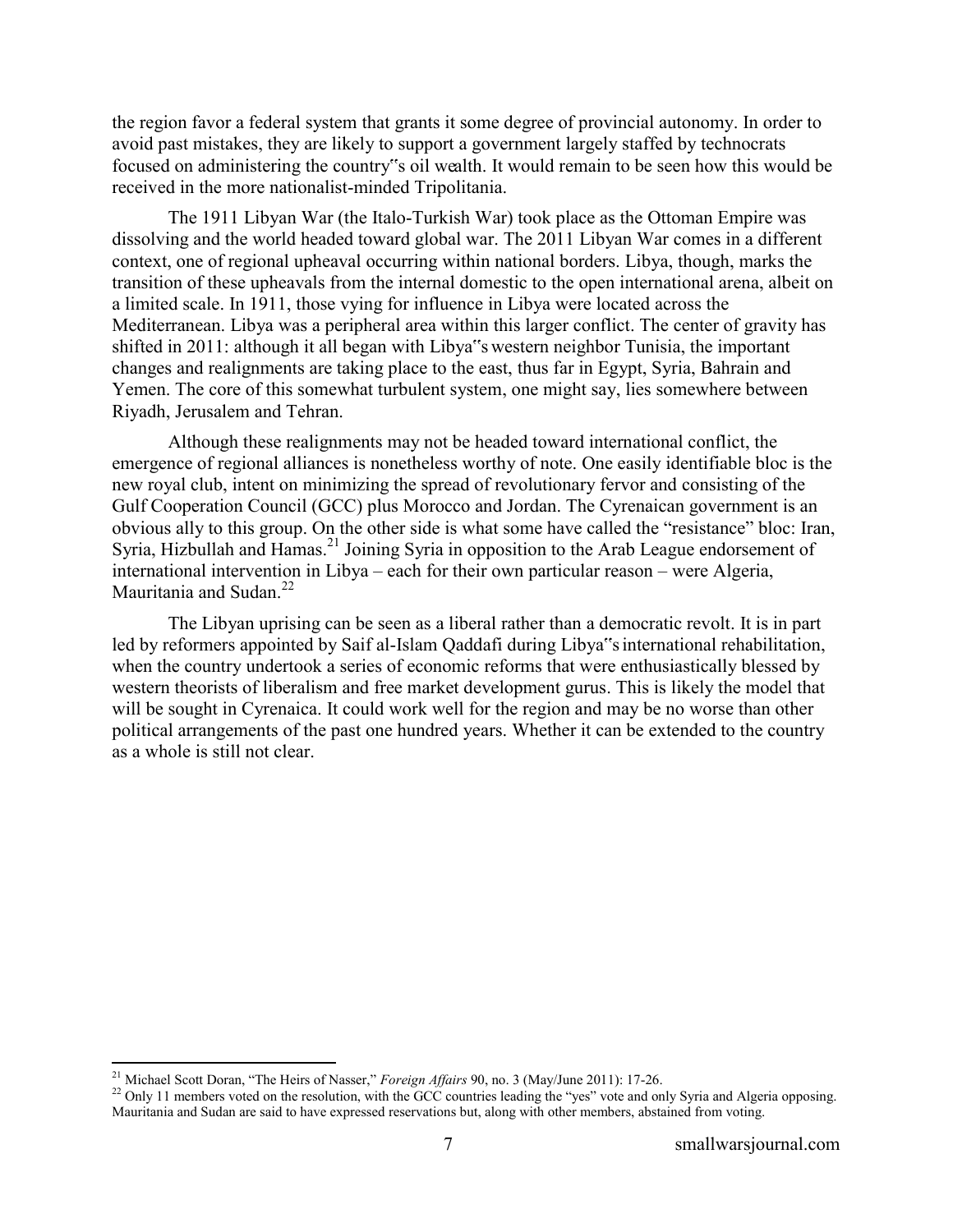



Source: http://www.lib.utexas.edu/maps/africa/libya\_pol93.jpg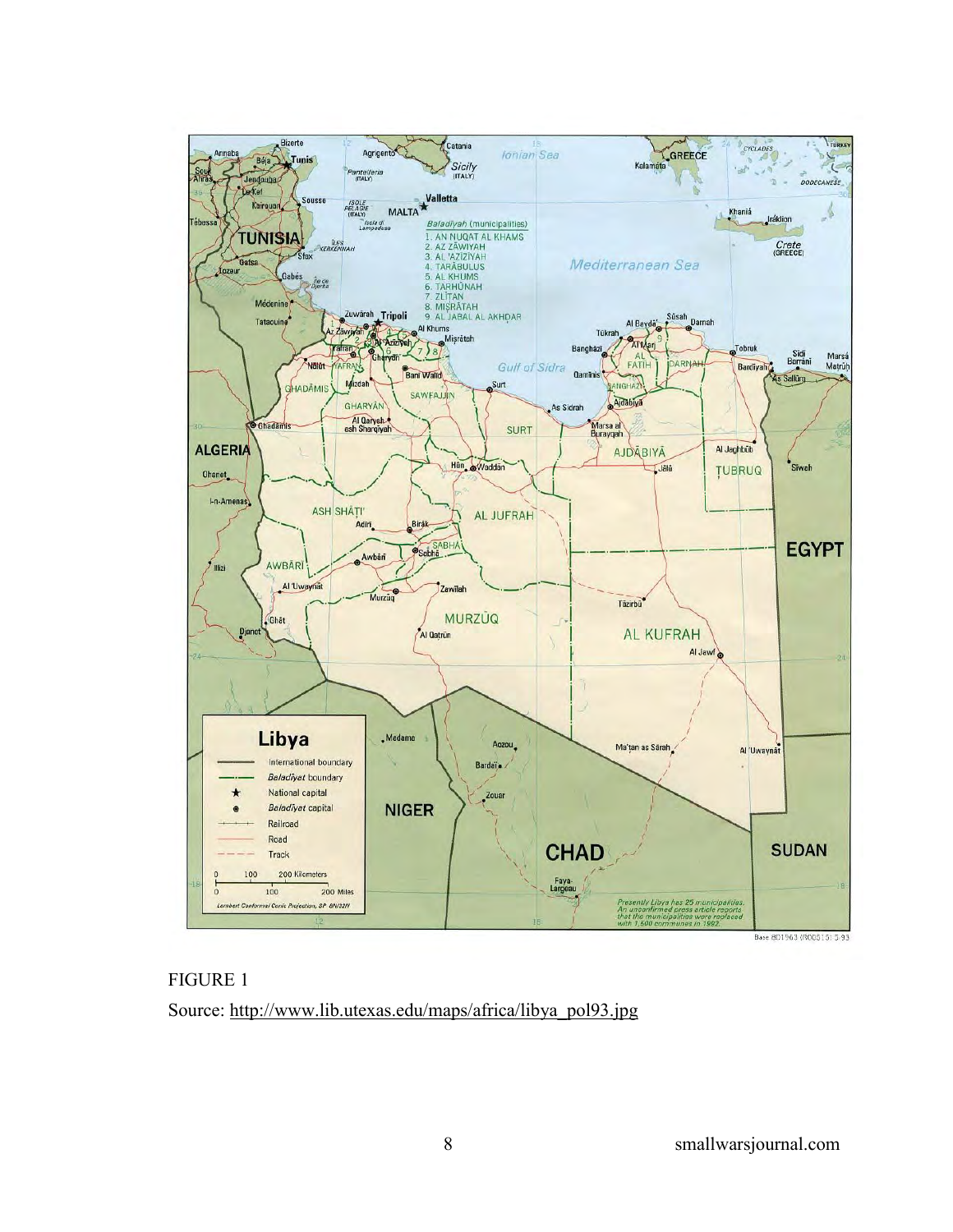

### FIGURE 2





FIGURE 3 Source: http://www.iea.org/files/facts\_libya.pdf